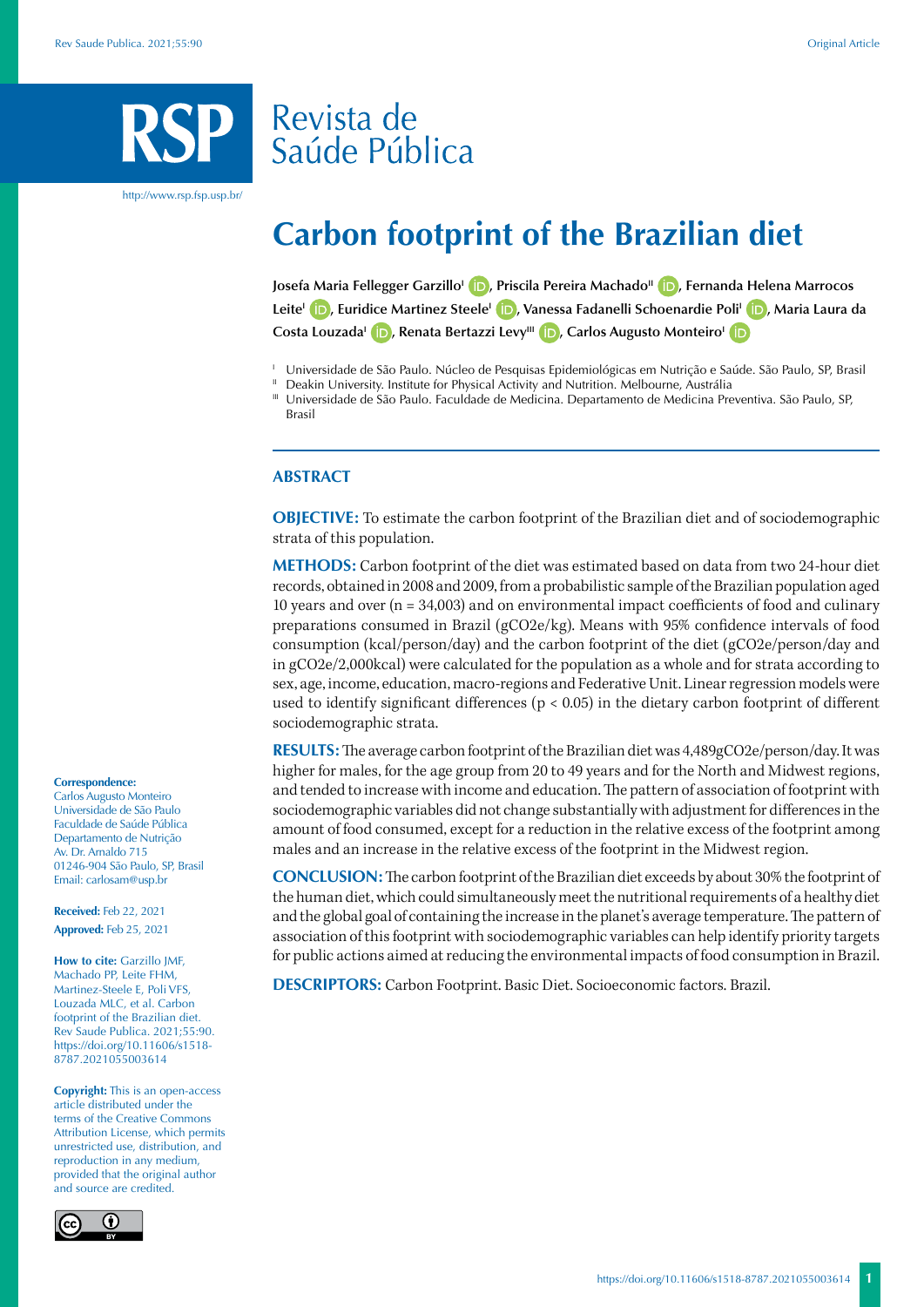### **INTRODUCTION**

The transition to a sustainable food system is a collective urgency, given the seriousness of global environmental changes and the impacts of food on ecological balance<sup>1</sup>. Brazil has assumed multilateral commitments such as eliminating hunger and combating climate change<sup>2</sup>, which requires the nutritional and environmental sciences to join forces to understand the multiple impacts of food<sup>3</sup> and to build guidelines on adequate, healthy and sustainable diets under Brazilian conditions, clarifying the population and governments on how to protect nature<sup>1</sup>. .

Studies on the impacts or environmental footprints of food require the availability of representative data on the population's food consumption and indicators that quantify the footprints of individual foods that make up the diet. These indicators, calculated using the product life cycle assessment methodology<sup>4</sup>, account for the use of natural resources and the load of pollutants released into the environment per kilogram of food, such as the coefficient of the food's carbon footprint, which quantifies the amount of atmospheric emissions of greenhouse gases. Based on studies of the environmental impact of food, dietary patterns such as the "Mediterranean diet" and the "vegetarian diet" are considered models for mitigating the negative effects of food on the environment<sup>5-8</sup>.

Environmental impact assessments of diets that cover the general population, as well as specific sociodemographic strata, are relevant because they identify both the critical points to change in diet practices as the population groups public policies should focus on for substantial reductions in environmental impacts.

In this article, based on data collected in a national survey on food consumption in Brazil, we estimate the carbon footprint of the diet consumed by the Brazilian population and the diet of sociodemographic strata of this population.

#### **METHODS**

#### **Source of Food Consumption Data**

The data on food consumption analyzed in this study come from the personal food consumption assessment module of the Family Budget Survey (POF) carried out by the Brazilian Institute of Geography and Statistics (IBGE) between May 2008 and May 2009  $($ POF 2008–2009 $)$ <sup>9</sup>.

The 2008–2009 POF used a complex sampling plan, by clusters, with geographic and socioeconomic stratification of all census sectors in the country, followed by random drawings of sectors in a first stage and households in a second. The number of sectors drawn in each stratum was proportional to the number of households in it. The selection of households in each sector was carried out by simple random sampling without replacement. The sample covered 55,970 households and the module for assessment of personal food consumption was applied to a random sub-sample of 13,569 households (24.3% of the total number of households studied)<sup>9</sup>.

The interviews conducted by POF 2008–2009 in each stratum of the sample were evenly distributed over the 12 months of the survey. Residents aged ten years or over from all households drawn for assessment of personal food consumption (n = 34,003) completed two 24-hour food records, on non-consecutive days. In these records, people reported all the foods consumed, the type of preparation and the quantities consumed expressed in the form of household measures. Individual data on date of birth, gender, education, family income and number of people in the household were collected through questionnaires. The list of sociodemographic data includes the location of the household by Federative Unit (UF) and macro-region of Brazil.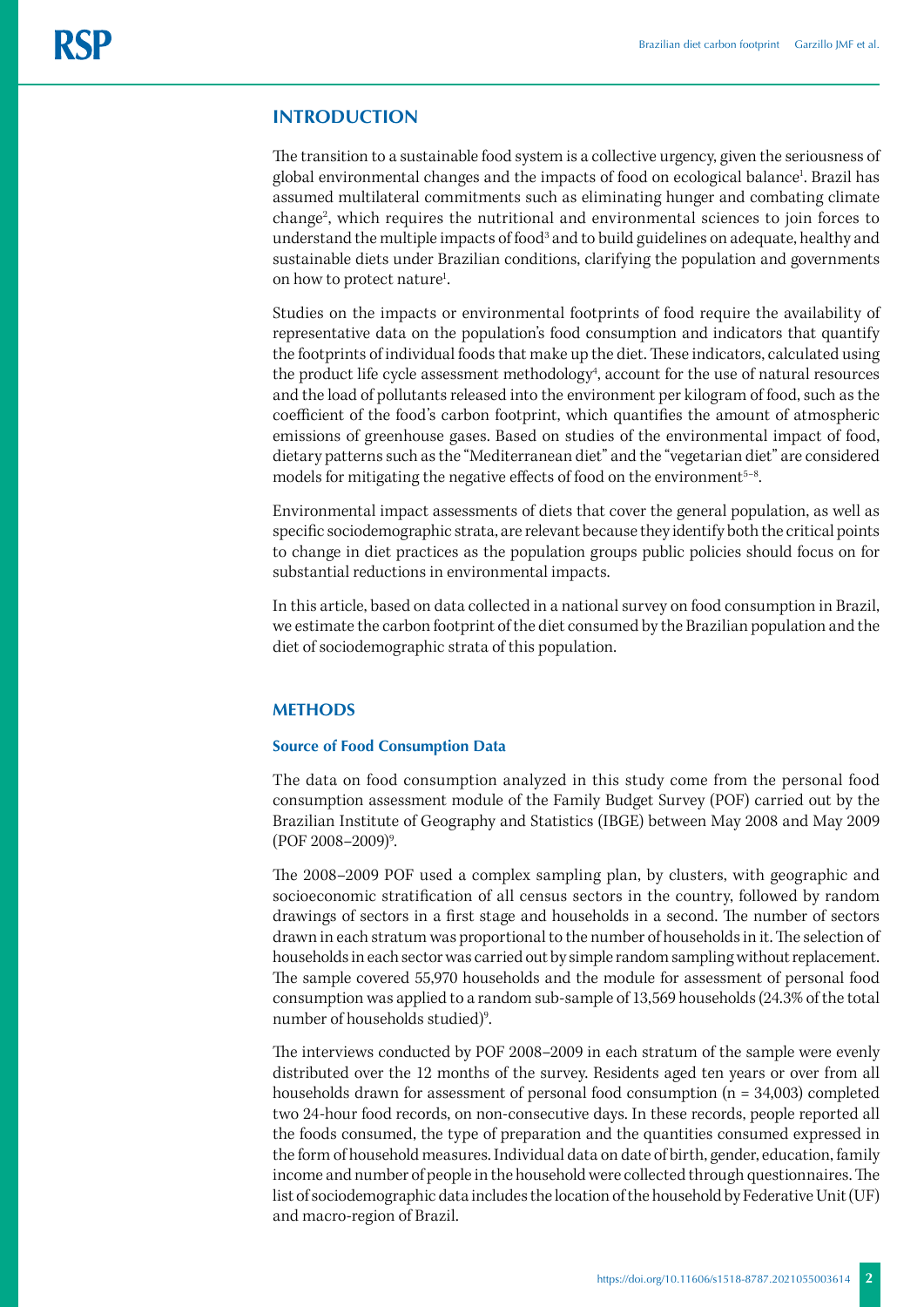In POF 2008–2009, the amounts of food reported in the form of household measures were converted to grams based on the Table of Referenced Measures for Foods Consumed in Brazil<sup>10</sup> and then converted to energy based on the Table of Nutritional Composition of Foods Consumed in Brazil<sup>11</sup>. For the purpose of this study, culinary preparations were broken down into food and culinary ingredients according to standardized recipes<sup>12</sup>.

#### **Food Carbon Footprint Coefficients**

To estimate the carbon footprint of food consumption reported by the people studied in the POF 2008–2009, coefficients were used that quantify the atmospheric emissions of greenhouse gases, expressed in grams of carbon dioxide equivalent per amount of food consumed  $(gCO2e/kg)^{12}$ .

Carbon footprint coefficients used in this study are those described in the publication "Footprints of food and culinary preparations consumed in Brazil"14. This publication presents, for each food item reported by the people studied by the POF 2008–2009, average environmental impact coefficients calculated based on estimates by studies published in scientific articles or used in environmental product performance reports, and adopts food coefficients similar in the case of foods that did not have available estimates. In the case of culinary preparations, the coefficients consider all the ingredients included in the preparation. Coefficients also consider conversion factors and cooking indices that take into account, respectively, the removal of inedible parts and the incorporation or loss of water due to the cooking effect.

#### **Data Analysis**

The carbon footprint of the daily food consumption of each person studied by the POF 2008–2009 was calculated by adding the products of the amount consumed of each item by its respective carbon footprint coefficient, using the data reported in the two days of the 24-hour food record. Means with 95% confidence intervals of the carbon footprint of daily food consumption (gCO2e/kg/person/day) were calculated for the entire Brazilian population and for sociodemographic strata of this population. These strata were formed based on the location of the household (macro-region and FU) and on the following individual characteristics: gender (male/female), age (10 to 19 years old, 20 to 29, 30 to 39, 40 to 49, 50 to 59, and ≥ 60 years old), fifth of *per capita* family income and years of schooling (≤ 4, 5 to 8, 9 to 12, > 12).

To consider differences between sociodemographic strata regarding the amount of energy consumed, the total daily caloric consumption of each person and the carbon footprint of their diet were calculated at 2,000kcal ( $\rm gCO^{-}_2 e/2,000kcal)$ , and the same analysis made with respect to the carbon footprint was repeated below, without adjustment for the total calories.

Linear regression models were used to test differences between sociodemographic strata of the population in daily caloric intake and in the environmental footprint of the diet. Linear trend tests were used for ordinal categorical variables. For non-ordinal categorical variables or variables without significant linear trend, Bonferroni tests were applied.

All analyses were performed using the *survey* module of the Stata*/*SE software version 14.0, which considers the effects of complex sampling, allowing for the extrapolation of results to the Brazilian population. The identification of statistical significance was  $p$ -value  $\leq 0.05$ .

### **RESULTS**

Table 1 presents estimates of daily calorie intake for the Brazilian population aged 10 years and over and for sociodemographic strata of this population. An average caloric intake of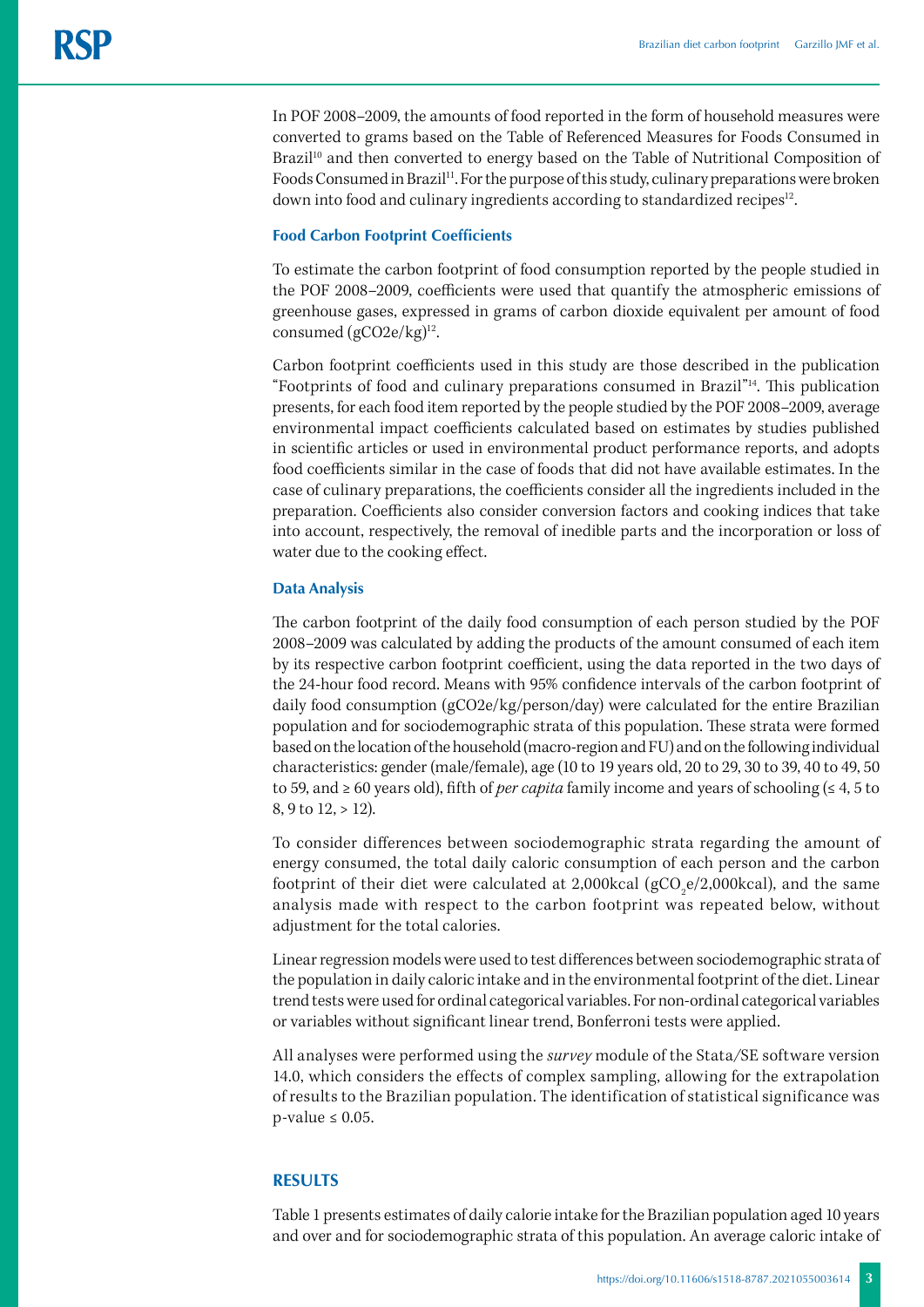1,900kcal/person/day was measured for the population as a whole. In addition, it was found this average was higher among men than among women, tended to decrease with age and increase with income and education, and was higher in the North, intermediate in the Northeast, South and Southeast regions, and lower in the Midwest region.

Table 2 presents estimates of the Brazilian population's dietary carbon footprint and sociodemographic strata of this population.

The average carbon footprint of the Brazilian diet, of 4,489gCO2e/person/day, was greater among men than among women; showed a curvilinear relationship with age, being maximum between 20 and 49 years; tended to increase with income and with schooling, and was higher in the North and Midwest regions than in other regions of the country. Adjusting for quantitative differences in food consumption, obtained by fixing consumption at 2,000kcal

| <b>Variables</b>               | <b>Sample</b><br>distribution (%) | <b>Food consumption</b><br>(Kcal/person/day) |                       |
|--------------------------------|-----------------------------------|----------------------------------------------|-----------------------|
|                                |                                   | <b>Average</b>                               | C195%                 |
| Sex                            |                                   |                                              |                       |
| Female                         | 52                                | 1,713                                        | $(1,696 - 1,731)$     |
| Male                           | 48                                | 2,102                                        | $(2,062-2,143)^a$     |
| Age (years)                    |                                   |                                              |                       |
| 10 to 19                       | 22                                | 2,010                                        | $(1,974 - 2,046)$     |
| 20 to 29                       | 21                                | 2,006                                        | $(1,973-2,039)$       |
| 30 to 39                       | 18                                | 1,933                                        | $(1,899-1,967)$       |
| 40 to 49                       | 16                                | 1,852                                        | $(1,813 - 1,890)$     |
| 50 to 59                       | 12                                | 1,778                                        | $(1,723-1,832)$       |
| $\geq 60$                      | 13                                | 1,683                                        | $(1,570-1,796)^a$     |
| Family income per capita (R\$) |                                   |                                              |                       |
| < 225.28                       | 20                                | 1,785                                        | $(1,747-1,823)$       |
| 225.28-399.75                  | 20                                | 1,922                                        | $(1,875-1,970)$       |
| 399.76-637.23                  | 20                                | 1,870                                        | $(1,830-1,911)$       |
| 637.24-1,151.49                | 20                                | 1,936                                        | $(1,896-1,976)$       |
| $\geq 1,151.50$                | 20                                | 1,988                                        | $(1,904 - 2,071)^a$   |
| Education (years of study)     |                                   |                                              |                       |
| $\leq$ 4 years                 | 33                                | 1,775                                        | $(1,746 - 1,804)$     |
| 5 to 8 years                   | 27                                | 1,925                                        | $(1,895-1,957)$       |
| 9 to 12 years                  | 30                                | 1,985                                        | $(1,956-2,015)$       |
| $> 12$ years                   | 11                                | 1,990                                        | $(1,848 - 2,130)^a$   |
| Macro-region                   |                                   |                                              |                       |
| North                          | 8                                 | 2,058                                        | $(2,006-2,110)^d$     |
| Northeast                      | 28                                | 1,944                                        | $(1,882-2,007)^{c,d}$ |
| Southeast                      | 43                                | 1,860                                        | $(1,826-1,894)^{b,c}$ |
| South                          | 15                                | 1,900                                        | $(1,851-1,949)^{b,c}$ |
| Midwest                        | $\overline{7}$                    | 1,806                                        | $(1,762-1,850)^{b}$   |
| <b>Total</b>                   | 100                               | 1,900                                        | $(1,876 - 1,924)$     |

**Table 1.** Daily food consumption according to sociodemographic variables. Brazilian population aged 10 and over, 2008 to 2009 ( $n = 34,003$ ).

CI95%: 95% Confidence Interval.

 $a$  p  $<$  0.05 for dichotomous variables and p for linear trend  $<$  0.05 in the case of ordinal variables.

 $b, c, d, e$  p  $\lt 0.05$  in the Bonferroni test for two-by-two comparisons of macroregions and when macroregions do not share the same superscript letter.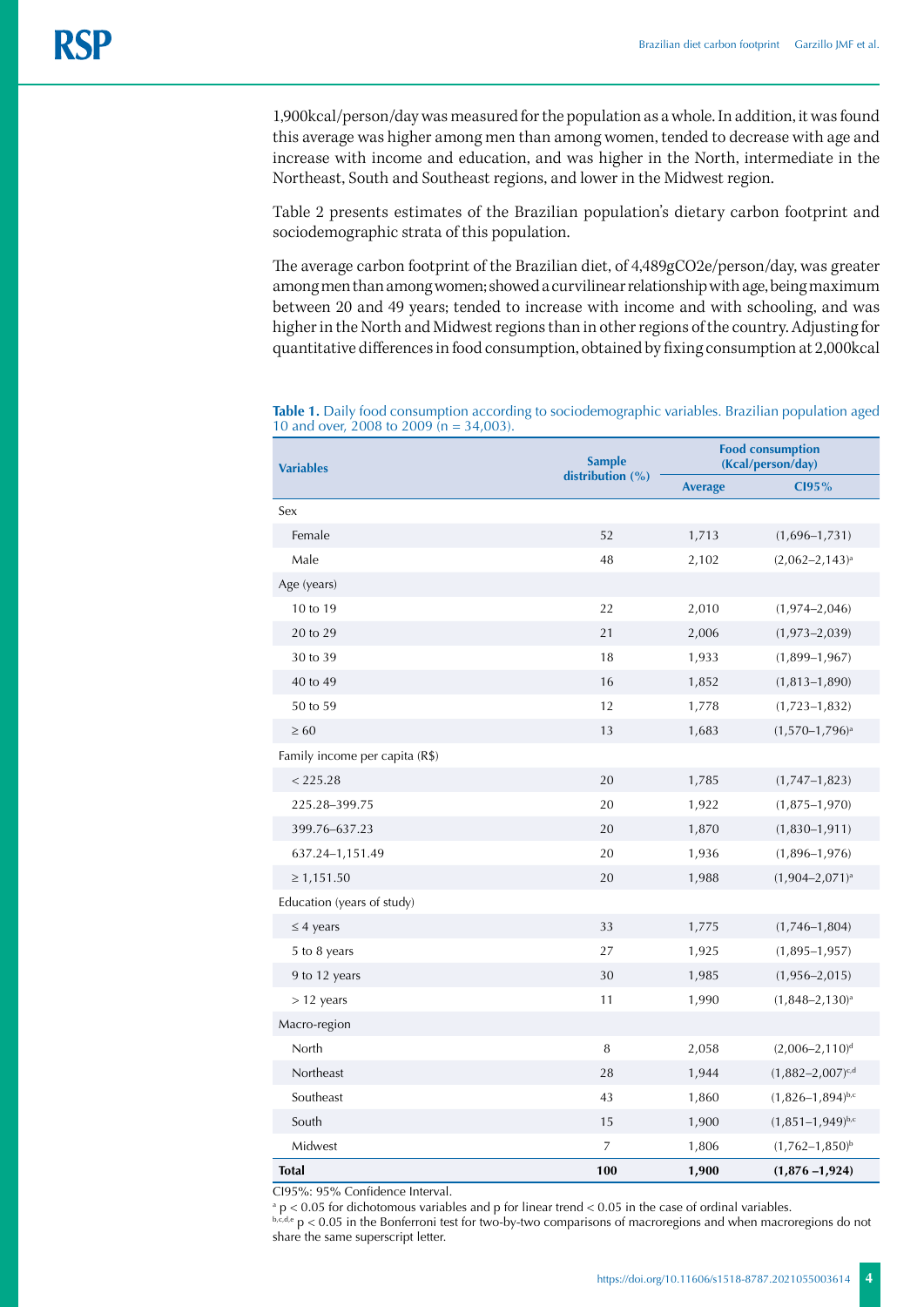per person, does not substantially change the relationship between sociodemographic variables and the dietary carbon footprint, except for a reduction in the relative excess footprint among men, which remains significant, and by the increase in the relative excess of the diet footprint in the Midwest region, which becomes the region with the largest carbon footprint, surpassing the North region.

The Figure depicts the spatial distribution of the carbon footprint of crude diets and diets adjusted for a fixed consumption of 2,000kcal per person, in the 27 Federative Units of Brazil. The smallest carbon footprints were found in Alagoas (3,522gCO<sub>2</sub>e, gross footprint) and Rio Grande do Norte (4,056gCO<sub>2</sub>e, footprint per 2,000kcal), while the largest were recorded in Tocantins (61,332gCO<sub>2</sub>e, gross footprint; and 6,205gCO<sub>2</sub>e, footprint per 2,000kcal), as shown in Table 4.

|                                | <b>Carbon footprint</b>         |                              |                                 |                          |
|--------------------------------|---------------------------------|------------------------------|---------------------------------|--------------------------|
| <b>Variables</b>               | (gCO <sub>2</sub> e/person/day) |                              | (gCO <sub>2</sub> e/2,000 kcal) |                          |
|                                | <b>Average</b>                  | C195%                        | <b>Average</b>                  | C195%                    |
| Sex                            |                                 |                              |                                 |                          |
| Female                         | 3,934                           | 3,859-4,009                  | 4,641                           | 4,567-4,716              |
| Male                           | 5,089                           | 4,974-5,205 <sup>a</sup>     | 4,899                           | 4,812-4,986 <sup>a</sup> |
| Age (years)                    |                                 |                              |                                 |                          |
| 10 to 19                       | 4,369                           | 4,212-4,525                  | 4,355                           | 4,233-4,477              |
| 20 to 29                       | 4,787                           | 4,651-4,923                  | 4,802                           | 4,687-4,917              |
| 30 to 39                       | 4,745                           | 4,599-4,892                  | 4,941                           | 4,805-5,077              |
| 40 to 49                       | 4,627                           | 4,441-4,813                  | 4,981                           | 4,842-5,120              |
| 50 to 59                       | 4,269                           | 4,116-4,421                  | 4,871                           | 4,719-5,023              |
| 60.                            | 3,915                           | 3,751-4,078                  | 4,785                           | 4,630-4,941              |
| Family income per capita (R\$) |                                 |                              |                                 |                          |
| < 225.28                       | 3,901                           | 3,755-4,048                  | 4,338                           | 4,204-4,472              |
| 225.28-399.75                  | 4,431                           | 4,228-4,634                  | 4,650                           | 4,493-4,807              |
| 399.76-637.23                  | 4,432                           | 4,240-4,624                  | 4,771                           | 4,616-4,927              |
| 637.24-1,151.49)               | 4,746                           | 4,547-4,945                  | 4,931                           | 4,760-5,103              |
| $\geq 1,151.50$                | 4,933                           | $4,767 - 5,100$ <sup>a</sup> | 5,133                           | 4,986-5,280 <sup>a</sup> |
| Education (years of study)     |                                 |                              |                                 |                          |
| $\leq$ 4 years                 | 4,144                           | 4,024-4,264                  | 4,656                           | 4,551-4,761              |
| 5 to 8 years                   | 4,439                           | 4,308-4,569                  | 4,652                           | 4,542-4,763              |
| 9 to 12 years                  | 4,775                           | 4,657-4,893                  | 4,850                           | 4,745-4,954              |
| $>$ 12 years                   | 4,890                           | 4,691-5,089 <sup>a</sup>     | 5,145                           | 4,962-5,328 <sup>a</sup> |
| Macro-region                   |                                 |                              |                                 |                          |
| North                          | 5,245                           | $5,051 - 5,439$ c            | 5,173                           | 5,023-5,324              |
| Northeast                      | 4,435                           | 4,297-4,573 <sup>b</sup>     | 4646                            | 4,537-4,755 <sup>b</sup> |
| Southeast                      | 4,281                           | 4,130-4,431 <sup>b</sup>     | 4,623                           | 4,489-4,758 <sup>b</sup> |
| South                          | 4,510                           | 4,312-4,707 <sup>b</sup>     | 4,738                           | 4,597-4,880 <sup>b</sup> |
| Midwest                        | 5,052                           | $4,864 - 5,240$ c            | 5,641                           | 5,471-5,812              |
| <b>Total</b>                   | 4,489                           | 4,407-4,572                  | 4,765                           | 4,695-4,836              |

**Table 2.** Carbon footprint of food consumption according to sociodemographic variables. Brazilian population aged 10 and over, 2008 to 2009 (n = 34,003).

gCO2e, grams of carbon dioxide equivalent.

CI95%: 95% Confidence Interval.

 $a$  p  $<$  0.05 for dichotomous variables and p for linear trend  $<$  0.05 in the case of ordinal variables.

 $b, c, d, e$  p  $\lt 0.05$  in the Bonferroni test for two-by-two comparisons of macroregions and when macroregions do not share the same superscript letter.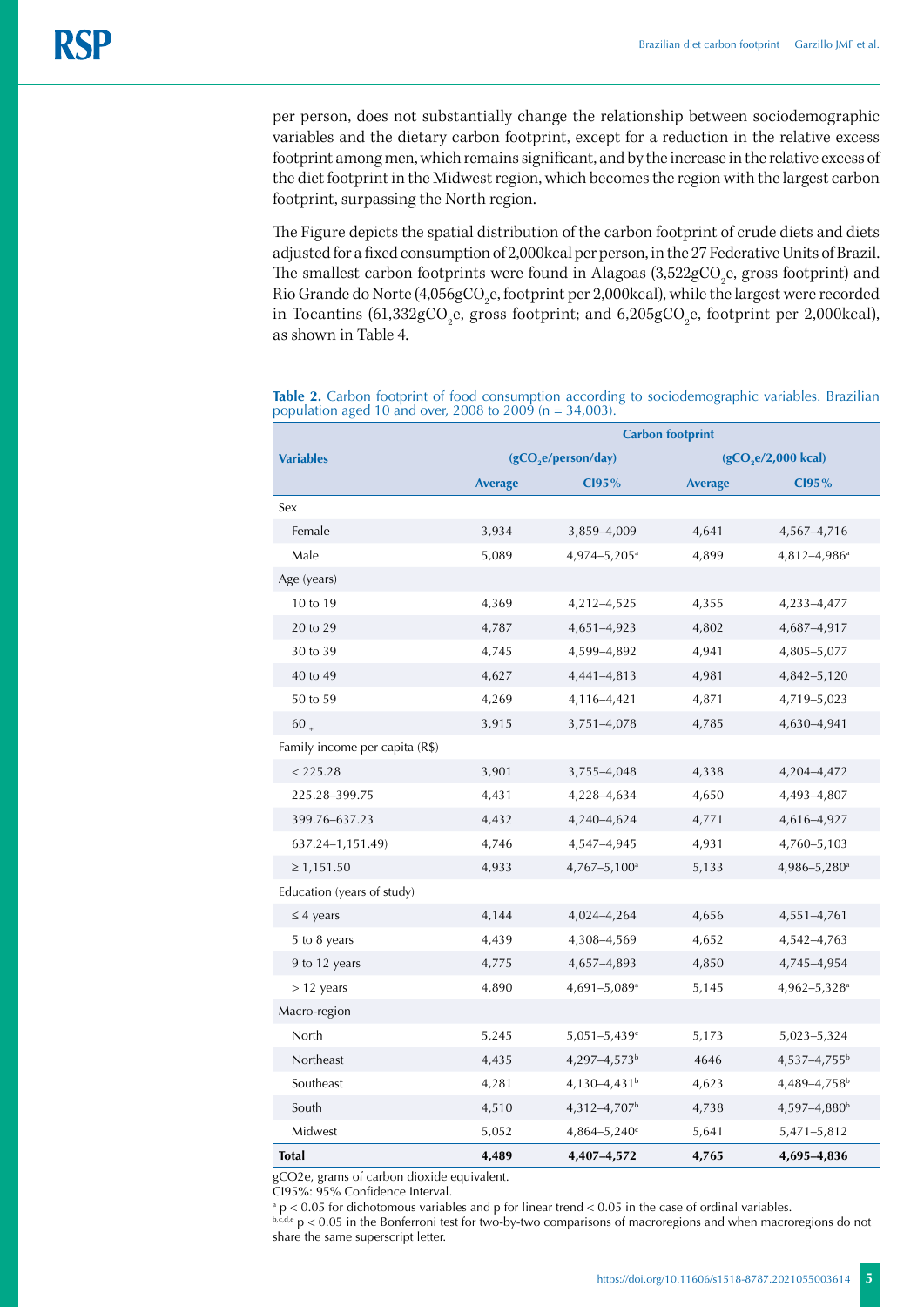

**Figure.** Choropletic maps of mean values of the carbon footprint of food consumption according to Federal Units. Brazilian population aged 10 and over, 2008 to 2009 (n = 34,003).

**Table 3.** Carbon footprint of food consumption according to Federative Units. Brazilian population aged 10 and over, 2008 to 2009 (n = 34,003).

|                        | <b>Carbon footprint</b>         |             |                              |                 |  |
|------------------------|---------------------------------|-------------|------------------------------|-----------------|--|
| <b>Federative Unit</b> | (gCO <sub>2</sub> e/person/day) |             | gCO <sub>2</sub> e/2,000kcal |                 |  |
|                        | <b>Average</b>                  | C195%       | <b>Average</b>               | C195%           |  |
| Acre                   | 5,673                           | 4,887-6,458 | 5,719                        | 5,232-6,207     |  |
| Amapá                  | 5,219                           | 3,881-6,557 | 5,383                        | 4,203-6,562     |  |
| Amazonas               | 4,390                           | 4,100-4,680 | 4,270                        | 4,045-4,495     |  |
| Pará                   | 5,556                           | 5,240-5,872 | 5,328                        | 5,079-5,576     |  |
| Rondônia               | 4,733                           | 4,385-5,080 | 5,123                        | 4,781-5,465     |  |
| Roraima                | 5,319                           | 4,472-6,166 | 5,582                        | 5,004-6,160     |  |
| <b>Tocantins</b>       | 6,133                           | 5,338-6,929 | 6,205                        | 5,725-6,684     |  |
| Alagoas                | 3,522                           | 3,212-3,833 | 4,248                        | 3,969-4,527     |  |
| Bahia                  | 4,781                           | 4,386-5,177 | 4,819                        | 4,552-5,086     |  |
| Ceará                  | 3,812                           | 3,538-4,087 | 4,312                        | 4,029-4,595     |  |
| Maranhão               | 4,506                           | 4,260-4,751 | 5,357                        | $5,021 - 5,693$ |  |
| Paraíba                | 4,025                           | 3,633-4,416 | 4,575                        | 4,177-4,973     |  |
| Pernambuco             | 4,655                           | 4,373-4,936 | 4,398                        | 4,190-4,605     |  |
| Piauí                  | 4,967                           | 4,655-5,278 | 5,185                        | 4,875-5,494     |  |
| Rio Grande do Norte    | 4,049                           | 3,786-4,313 | 4,056                        | 3,842-4,269     |  |
| Sergipe                | 5,331                           | 4,872-5,790 | 4,616                        | 4,174-5,059     |  |
| Paraná                 | 4,763                           | 4,412-5,115 | 4,919                        | 4,661-5,178     |  |
| Rio Grande Do Sul      | 4,319                           | 4,043-4,595 | 4,654                        | 4,426-4,883     |  |
| Santa Catarina         | 4,442                           | 4,024-4,861 | 4,595                        | 4,390-4,800     |  |
| Espírito Santo         | 4,243                           | 3,883-4,603 | 4,661                        | 4,354-4,968     |  |
| Minas Gerais           | 4,007                           | 3,822-4,192 | 4,288                        | 4,114-4,463     |  |
| Rio de Janeiro         | 4,171                           | 3,903-4,439 | 4,418                        | 4,166-4,670     |  |
| São Paulo              | 4,456                           | 4,201-4,711 | 4,860                        | 4,636-5,083     |  |
| Distrito Federal       | 4,303                           | 3,786-4,820 | 4,702                        | 4,285-5,118     |  |
| Goiás                  | 4,912                           | 4,638-5,186 | 5,875                        | 5,593-6,156     |  |
| Mato Grosso            | 5,482                           | 5,051-5,914 | 5,806                        | 5,483-6,130     |  |
| Mato Grosso do Sul     | 5,598                           | 5,300-5,896 | 5,745                        | 5,505-5,985     |  |

95%CI: 95% confidence interval.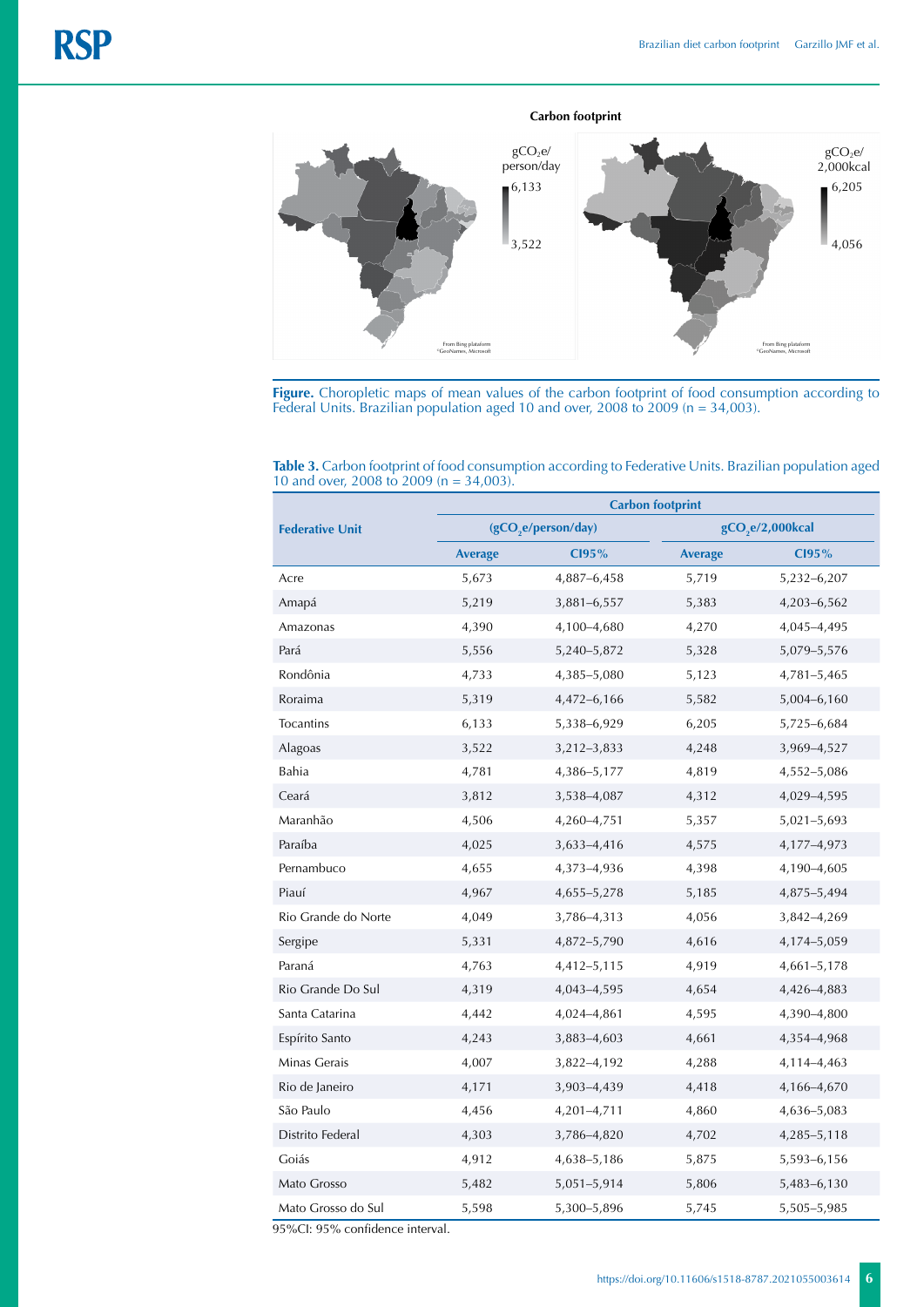#### **DISCUSSION**

Based on data from two 24-hour dietary records obtained in 2008 and 2009 from a probabilistic sample of the Brazilian population aged 10 years and over (n = 34,003), the average carbon footprint of the Brazilian diet was estimated at 4,489gCO2e<sub>/</sub>person/day. This footprint was greater in the diet of men, people between 20 and 49 years of age, residents of the North and Midwest regions, and people with a higher level of income or education. Adjusting for differences in the amount of food consumed did not substantially change the relationship of the diet footprint with sociodemographic variables, except for a reduction in the relative excess of the footprint among men and an increase in the relative excess of the footprint in the Midwest region, which would then be the diet with the largest carbon footprint in the country.

When compared to other countries, the carbon footprint of the diet per person/day estimated for Brazil (4,489gCO<sub>2</sub>e) can be considered of intermediate intensity, as it is much higher than that estimated in Peru<sup>13</sup> (2,036gCO<sub>2</sub> e), slightly higher than that ofFrance<sup>14</sup> (4,090gCO<sub>2</sub>e), slightly lower than that of the United States<sup>15</sup> (4,700gCO<sub>2</sub>e) and much lower than that of Argentina<sup>6</sup> (5,480gCO<sub>2</sub>e). The carbon footprint of the Brazilian diet exceeds by 30% the value of 3288gCO<sub>2</sub>e/person/day, which corresponds to the estimated footprint of a diet that simultaneously fulfills all the nutritional requirements of a healthy diet<sup>16</sup> and corroborates with the containment of average temperature of the planet<sup>17</sup>.

The relative excess of the dietary carbon footprint of male representatives observed in our study has also been described in several countries, such as the Netherlands<sup>18</sup>, Ireland<sup>19</sup> and China20. In the Swedish population, similarly to what we found in Brazil, diets with larger carbon footprints were observed among young and intermediate-age adults<sup>21</sup>. The literature does not show a clear pattern of the relationship between the diet's carbon footprint and people's income or education level. For example, in the United States<sup>15</sup> no differences were observed in the carbon footprint of diets according to socioeconomic variations. In Ireland19, the largest carbon footprint was found in the diet of people with intermediate education, while in Sweden<sup>21</sup>, as in Brazil, people with university education had the diets with the largest carbon footprint.

It is worth mentioning that, in Brazil, the higher the level of education, the greater the concern with climate risks<sup>22</sup>. However, this concern was apparently not reflected in the diet's carbon footprint. Relatively low environmental impacts observed in the diets of developing countries have been attributed to the low purchasing power of the population and the consequent restriction to purchase foods with greater environmental impact, such as meat<sup>13</sup>. A study comparing higher and lower income Peruvian populations concluded that in the city of Lima, where the population's purchasing power is greater, it would be possible to reduce the carbon footprint of the diet by 6% without compromising its nutritional quality, while in Cajamarca, where there are the poorest, the improvement in the nutritional quality of the diet would lead to an 18% increase in its carbon footprint<sup>13</sup>.

The largest carbon footprints of the Brazilian diet were found in the North and Midwest regions. Although it is beyond the scope of this study to analyze the impact of specific foods on the carbon footprint of the Brazilian diet, which will be the subject of a future study, it should be noted that, in the two regions where the carbon footprint of the diet is higher the consumption of beef is also higher: 58.6g/person/day in the North region and 80.7g/person/day in the Midwest region, consumption much higher than the average consumption recorded in Brazil, which is  $50.2g$  /person/day<sup>9</sup>. .

A previous study carried out with the same database estimated the carbon footprint of the Brazilian diet at 6,761gCO<sub>2</sub>/person/day<sup>23</sup>, therefore, about 50% higher than our estimate. It should be noted that this study considered only adults and excluded foods and beverages that did not have an environmental footprint, which represented about 15% of the total calories consumed. In addition, it did not take into account the form of food consumption,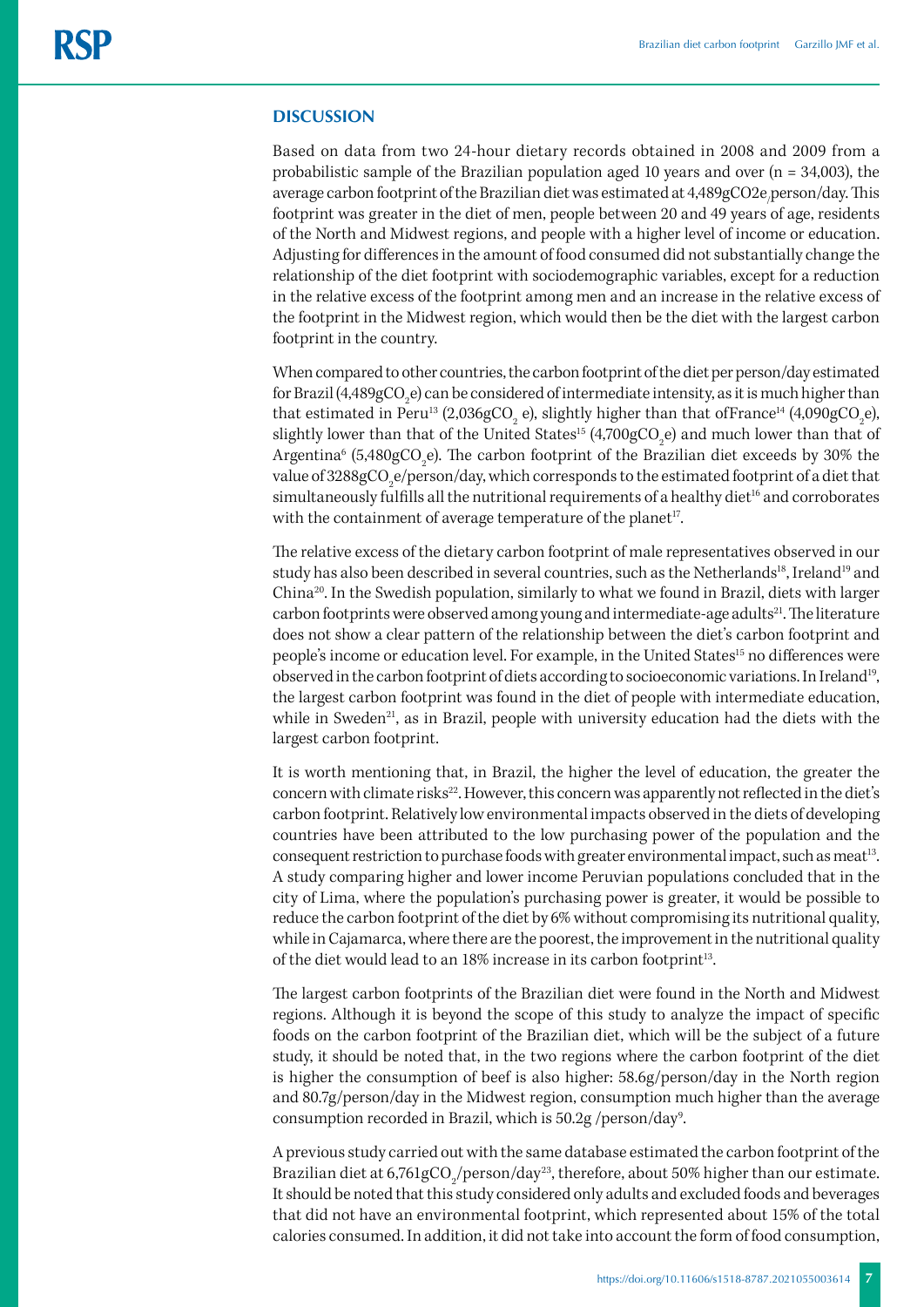which can lead to errors and inconsistencies in estimating the environmental impact of diets24. For example, the carbon footprint of cooked rice, one of the most consumed foods in Brazil, is 2.3 times smaller than the footprint of an equivalent amount of raw rice<sup>12</sup>.

Another important difference between the two studies, which is probably the most important to explain the difference found regarding the magnitude of the carbon footprint of the Brazilian diet, concerns the coefficient used to quantify the carbon footprint of beef: 60kgCO2e/kg in the previous study and  $26.3\text{kgCO}_2$ e/kg in our study. The coefficient used in our study corresponded to the average of values found in the international literature and was close to the coefficient calculated by Clune et al.25 and used in studies carried out in Argentina $^6$  and Peru $^{13}$  (28kgCO<sub>2</sub>e/kg), while the coefficient used in the previous study was calculated based on a single study that considered zootechnical parameters of extensive cattle raising and emissions from pastures<sup>26</sup>, which have low feed conversion and high methane emissions.

Among the limitations of our study, we highlight the fact that, although we used estimated environmental impact coefficients for foods and culinary preparations reported by POF 2008-2009<sup>9</sup> participants, due to the scarcity of studies carried out in Brazil, the estimates were often based on studies carried out in other countries. Another important limitation of this study is due to the fact that the coefficients for many industrialized foods come not from published studies, but from statements of environmental performance of products $12$ .

The strengths of our study are linked to the representativeness of the studied sample and the methodological procedures adopted. Adjusting the environmental footprint coefficients according to how food is consumed reduced the possibilities of errors and inconsistencies<sup>23</sup>. In addition, the calculation of the environmental impacts of diets by fixed amounts of calories provided an adequate comparison between dietary patterns by controlling the effects of differences in the amount of food consumed.

### **CONCLUSION**

The carbon footprint of the Brazilian diet, estimated by our study at 4,489gCO2e/person/ day, exceeds by about 30% the human diet footprint that could simultaneously meet the nutritional requirements of a healthy diet and the global target to contain the increase of the planet's average temperature. The pattern of association between sociodemographic variables and dietary carbon footprints described in this study can help identify priority targets for public actions aimed at reducing the environmental impacts of food consumption in Brazil.

#### **REFERENCES**

- 1. Food and Agriculture Organization of the United Nations; World Health Organization. Sustainable healthy diets: guiding principles. Rome (IT): FAO; WHO; 2019 [cited 2020 Nov 26]. Available from: http://www.fao.org/3/ca6640en/ca6640en.pdf
- 2. Objetivos de Desenvolvimento Sustentável. Brasília, DF: Instituto de Pesquisa Econômica Aplicada; 2019 [cited 2020 Nov 26]. Available from: <https://www.ipea.gov.br/ods/index.html>
- 3. The Giessen Declaration. Public Health Nutr. 2005 [cited 2020 Nov 26];8(6A):783-6. Available from: http://archive.wphna.org/wp-content/uploads/2013/03/05-PHN-8-6A-The-Giessen-Declaration.pdf
- 4. Associação Brasileira de Normas Técnicas. NBR ISO 14040. Gestão ambiental Avaliação do ciclo de vida - Princípios e estrutura. Rio de Janeiro: ABNT; 2001.
- 5. Tilman D, Clark M. Global diets link environmental sustainability and human health. Nature. 2014;515(7528):518-22.<https://doi.org/10.1038/nature13959>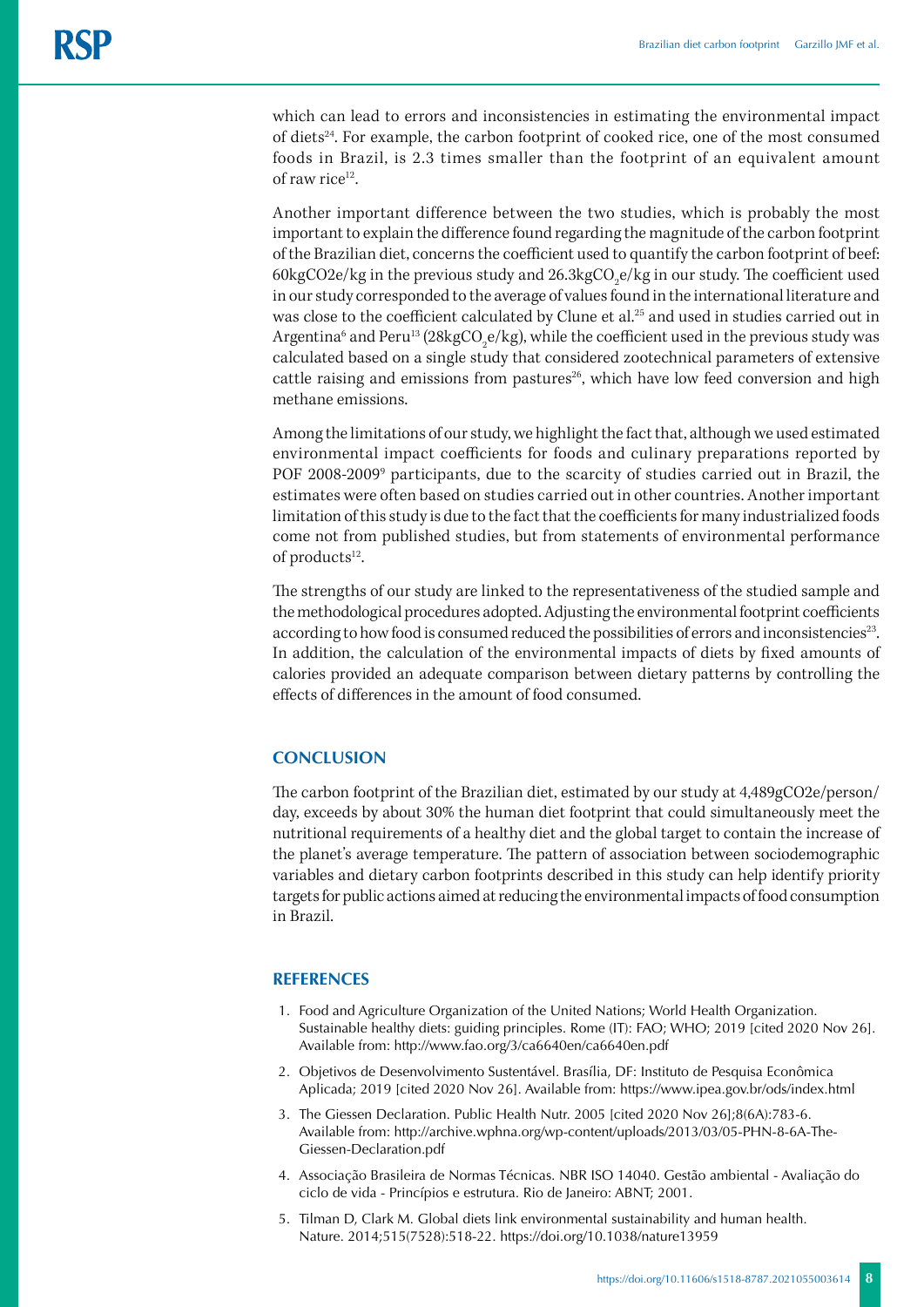- 6. Arrieta EM, González AD. Impact of current, National Dietary Guidelines and alternative diets on greenhouse gas emissions in Argentina. Food Policy. 2018;79:58-66. <https://doi.org/10.1016/j.foodpol.2018.05.003>
- 7. Batlle-Bayer L, Bala A, García-Herrero I, Lemaire E, Song G, Aldaco R, et al. The Spanish Dietary Guidelines: a potential tool to reduce greenhouse gas emissions of current dietary patterns. J Clean Prod. 2019;213:588-98. <https://doi.org/10.1016/j.jclepro.2018.12.215>
- 8. Grosso G, Fresán U, Bes-Rastrollo M, Marventano S, Galvano F. Environmental impact of dietary choices: role of the Mediterranean and other dietary patterns in an Italian cohort. Int J Environ Res Public Health. 2020;17(5):1468. https://doi.org/10.3390/ijerph17051468
- 9. Instituto Brasileiro de Geografia e Estatística, Diretoria de Pesquisa, Coordenação de Trabalho e Rendimento. Pesquisa de Orçamentos Familiares 2008 - 2009: análise do consumo alimentar pessoal no Brasil. Rio de Janeiro: IBGE; 2011.
- 10. Instituto Brasileiro de Geografia e Estatística, Diretoria de Pesquisa, Coordenação de Trabalho e Rendimento. Pesquisa de Orçamentos Familiares 2008-2009: tabela de medidas referidas para os alimentos consumidos no Brasil. Rio de Janeiro: IBGE; 2011.
- 11. Instituto Brasileiro de Geografia e Estatística, Diretoria de Pesquisa, Coordenação de Trabalho e Rendimento. Pesquisa de Orçamentos Familiares 2008-2009: tabelas de composição nutricional dos alimentos consumidos no Brasil. Rio de Janeiro: IBGE; 2011.
- 12. Garzillo JMF, Machado PP, Louzada MLC, Levy RB, Monteiro, CA. Pegadas dos alimentos e das preparações culinárias consumidos no Brasil. São Paulo: Faculdade de Saúde Pública da USP; 2019 [citado 19 fev 2021]. (e-Coleções FSP/USP). Disponível em: <http://colecoes.sibi.usp.br/fsp/items/show/3592>
- 13. Larrea-Gallegos G, Vázquez-Rowe I. Optimization of the environmental performance of food diets in Peru combining linear programming and life cycle methods. Sci Total Environ. 2020;699:134231. <https://doi.org/10.1016/j.scitotenv.2019.134231>
- 14. Vieux F, Darmon N, Touazi D, Soler LG. Greenhouse gas emissions of self-selected individual diets in France: changing the diet structure or consuming less? Ecol Econ. 2012;75:91-101. <https://doi.org/10.1016/j.ecolecon.2012.01.003>
- 15. Heller MC, Willits-Smith A, Meyer R, Keoleian GA, Rose D. Greenhouse gas emissions and energy use associated with production of individual self-selected US diets. Environ Res Lett. 2018;13(4):044004. <https://doi.org/10.1088/1748-9326/aab0ac>
- 16. World Health Organization. Healthy diet. Fact Sheet; nº 394. Geneva (CH): WHO; updated 2015 [citado 19 fev 2021].. Disponível em: [https://www.who.int/nutrition/publications/](https://www.who.int/nutrition/publications/nutrientrequirements/healthydiet_factsheet394.pdf) [nutrientrequirements/healthydiet\\_factsheet394.pdf](https://www.who.int/nutrition/publications/nutrientrequirements/healthydiet_factsheet394.pdf)
- 17. Ritchie H, Reay DS, Higgins P. The impact of global dietary guidelines on climate change. Glob Environ Change. 2018;49:46-55.<https://doi.org/10.1016/j.gloenvcha.2018.02.005>
- 18. Temme EHM, Toxopeus IB, Kramer GFH, Brosens MCC, Drijvers JMM, Tyszler M, et al. Greenhouse gas emission of diets in the Netherlands and associations with food, energy and macronutrient intakes. Public Health Nutr. 2015;18(13):2433-45. <https://doi.org/10.1017/S1368980014002821>
- 19. Hyland JJ, Henchion M, McCarthy M, McCarthy SN. The climatic impact of food consumption in a representative sample of Irish adults and implications for food and nutrition policy. Public Health Nutr. 2017;20(4):726-38. <https://doi.org/10.1017/S1368980016002573>
- 20. Song G, Li M, Fullana-i-Palmer P, WilliamsonD, Wang Y. Dietary changes to mitigate climate change and benefit public health in China. Sci Total Environ. 2017;577:289-98. <https://doi.org/10.1016/j.scitotenv.2016.10.184>
- 21. Strid A, Hallström E, Hjorth T, Johansson I, Lindahl B, Sonesson U, et al. Climate impact from diet in relation to background and sociodemographic characteristics in the Västerbotten Intervention Program. Public Health Nutr. 2019;22(17):3288-97. <https://doi.org/10.1017/S1368980019002131>
- 22. Bursztyn M, Eiró F. Mudanças climáticas e distribuição social da percepção de risco no Brasil. Soc Estado. 2015;30(2):471-93.<https://doi.org/10.1590/S0102-699220150002000010>
- 23. Travassos GF, Cunha DA, Coelho AB. The environmental impact of Brazilian adults' diet. J Clean Prod. 2020;272:122622. https://doi.org/10.1016/j.jclepro.2020.122622